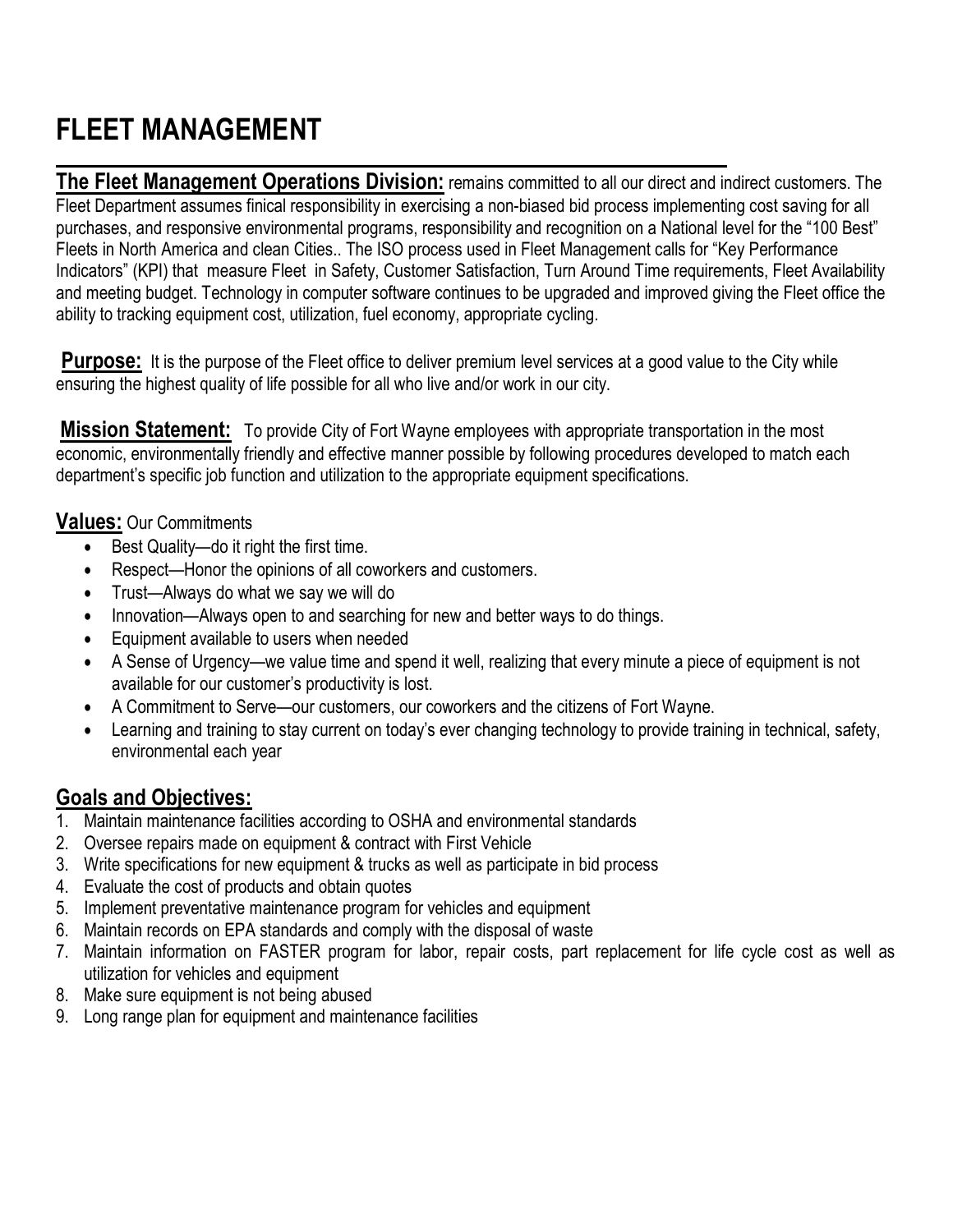|                                     | 2008<br><b>ACTUAL</b> | 2009 ACTUAL<br><b>THRU</b><br>30-Jun-2009 | 2009 REVISED<br><b>BUDGET</b> | 2010<br><b>SUBMITTED</b> | \$ INCREASE<br>(DECREASE)<br>FROM 2009 APPR | % CHANGE<br><b>FROM 2009</b><br><b>APPR</b><br>TO 2010 |
|-------------------------------------|-----------------------|-------------------------------------------|-------------------------------|--------------------------|---------------------------------------------|--------------------------------------------------------|
| 5111 TOTAL WAGES                    | 161,987               |                                           | 156,957                       | 159,312                  | 2,355                                       | 1.50%                                                  |
| 5131 PERF - EMPLOYERS SHARE         | 11,067                |                                           | 11,379                        | 12,347                   | 968                                         |                                                        |
| 5132 FICA                           | 11,656                |                                           | 12,007                        | 12,187                   | 180                                         |                                                        |
| 5134 LIFE MEDICAL & HEALTH INSURAN  | 27,000                |                                           | 27,000                        | 29,700                   | 2,700                                       |                                                        |
| 5136 UNEMPLOYMENT COMPENSATION      | 156                   |                                           | 157                           | 159                      | 2                                           |                                                        |
| 5137 WORKERS COMP INSURANCE         | 1,417                 |                                           | 1,458                         | 246                      | (1,212)                                     |                                                        |
| 513A PERF - EMPLOYEES/PD BY CITY    | 4,743                 |                                           | 4,709                         | 4,779                    | 70                                          |                                                        |
| <b>Total 5100</b>                   | \$218,026             | \$110,401                                 | \$213,667                     | \$218,730                | \$5,063                                     | 2.37%                                                  |
| 5213 COMPUTER SUPPLIES              | 482                   |                                           | 2,000                         | 2,000                    |                                             |                                                        |
| 5214 SAFETY ITEMS/SUPPLIES          | 292                   |                                           | 400                           | 400                      |                                             |                                                        |
| 5219 OTHER OFFICE SUPPLIES          | 4,418                 |                                           | 3,500                         | 3,500                    |                                             |                                                        |
| 5231 GASOLINE                       | 2,102,308             |                                           | 2,788,860                     | 2,006,342                | (782, 518)                                  |                                                        |
| 5232 DIESEL FUEL / FUEL OIL         | 1,121,626             |                                           | 1,650,224                     | 990,054                  | (660, 170)                                  |                                                        |
| 5239 OTHER GARAGE & MOTOR SUPPLIES  | 2,154                 |                                           | 2,500                         | 2,500                    |                                             |                                                        |
| 5246 HOUSEHOLD & CLEANING SUPPLIES  | 1,168                 |                                           | 1,400                         | 1,400                    |                                             |                                                        |
| 5299 OTHER MATERIALS & SUPPLIES     | 5,464                 |                                           | 4,000                         | 4,000                    |                                             |                                                        |
| Total 5200                          | \$3,237,913           | \$756,883                                 | \$4,452,884                   | \$3,010,196              | (\$1,442,688)                               | $-32.40%$                                              |
| 531K SEMINAR FEES                   | 1,807                 |                                           | 1,500                         | 1,500                    |                                             |                                                        |
| 5322 POSTAGE                        | 3                     |                                           | 100                           | 100                      |                                             |                                                        |
| 5323 TELEPHONE & TELEGRAPH          | 2,548                 |                                           | 3,000                         | 3,000                    |                                             |                                                        |
| 5324 TRAVEL EXPENSES                | 3,036                 |                                           | 3,000                         | 3,000                    |                                             |                                                        |
| 532C CELL PHONE                     | 391                   |                                           | 540                           | 800                      | 260                                         |                                                        |
| 532L LONG DISTANCE CHARGES          | 247                   |                                           | 540                           | 540                      |                                             |                                                        |
| 5332 PUBLIC OF LEGAL NOTICES/ADVTER | 131                   |                                           |                               |                          |                                             |                                                        |
| 5342 LIABILITY INSURANCE            | 1,009                 |                                           | 1,388                         | 2,052                    | 664                                         |                                                        |
| 5351 ELECTRICITY                    | 18,868                |                                           | 21,000                        | 21,000                   |                                             |                                                        |
| 5352 NATURAL GAS                    | 27,834                |                                           | 35,000                        | 60,000                   | 25,000                                      |                                                        |
| 5353 WATER                          | 6,928                 |                                           | 10,000                        | 5,000                    | (5,000)                                     |                                                        |
| 5359 STORM WATER SEWER              |                       |                                           | 996                           | 996                      |                                             |                                                        |
| 5361 CONTRACTED BLDG & STRUCT REPAI | 16,809                |                                           | 8,000                         | 8,000                    |                                             |                                                        |
| 5363 CONTRACTED OTHER EQUIPMT REPAI | 5,994                 |                                           | 2,000                         | 2,000                    |                                             |                                                        |
| 5365 JANITORIAL & LAUNDRY SERVICE   | 1,320                 |                                           | 1,596                         | 1,847                    | 251                                         |                                                        |
| 5367 MAINT. AGREEMENT - SOFTWARE    | 11,056                |                                           | 12,500                        | 12,500                   |                                             |                                                        |
| 536N GARAGE CONTRACT - NONTARGET    | 646,901               |                                           | 462,792                       | 521,351                  | 58,559                                      |                                                        |
| 536T GARAGE CONTRACT - TARGET       | 2,714,171             |                                           | 2,956,118                     | 3,046,640                | 90,522                                      |                                                        |
| 5374 OTHER EQUIPMENT RENTAL         | 4,814                 |                                           | 5,000                         | 5,000                    |                                             |                                                        |
| 5377 CC BUILDING PARKING            |                       |                                           | 200                           | 200                      |                                             |                                                        |
| 5386 INTEREST PAID - LEASES & LOANS | 655                   |                                           |                               |                          |                                             |                                                        |
| 5391 SUBSCRIPTIONS AND DUES         | 2,560                 |                                           | 2,000                         | 2,000                    |                                             |                                                        |
| 5392 LICENSES                       | 2,836                 |                                           | 4,000                         | 4,000                    |                                             |                                                        |
| 5399 OTHER SERVICES AND CHARGES     | 356                   |                                           |                               |                          |                                             |                                                        |
| 539B MASTER LEASE                   |                       |                                           | 47,316                        | 49,316                   | 2,000                                       |                                                        |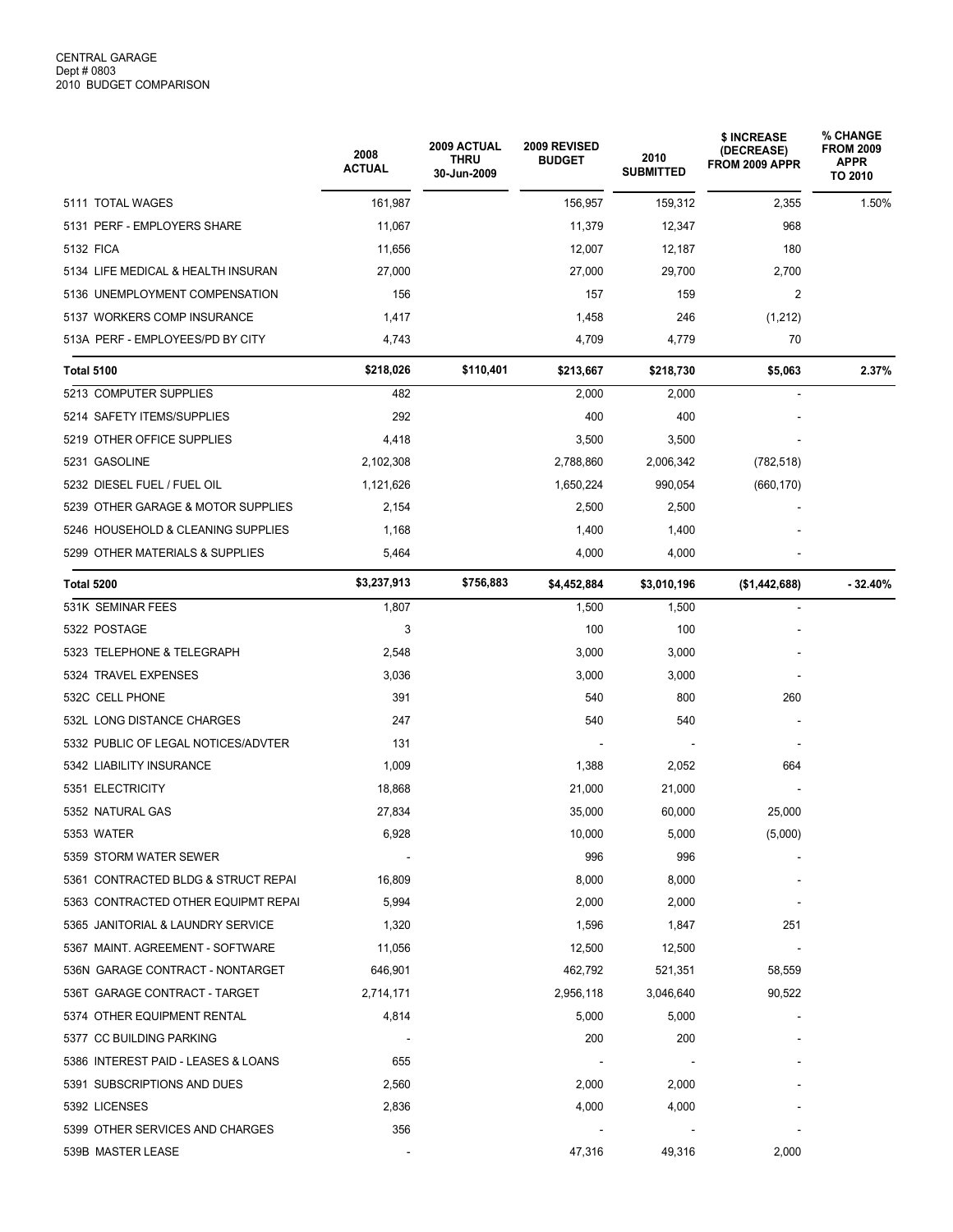## CENTRAL GARAGE Dept # 0803 2010 BUDGET COMPARISON

|                                            | 2008<br><b>ACTUAL</b> | 2009 ACTUAL<br><b>THRU</b><br>30-Jun-2009 | 2009 REVISED<br><b>BUDGET</b> | 2010<br><b>SUBMITTED</b> | \$ INCREASE<br>(DECREASE)<br>FROM 2009 APPR | % CHANGE<br><b>FROM 2009</b><br><b>APPR</b><br>TO 2010<br>4.81% |
|--------------------------------------------|-----------------------|-------------------------------------------|-------------------------------|--------------------------|---------------------------------------------|-----------------------------------------------------------------|
| <b>Total 5300</b>                          | \$3,470,274           | \$1,560,836                               | \$3,578,586                   | \$3,750,842              | \$172,256                                   |                                                                 |
| 5425 PURCHASE OF FIXED EQUIPMENT           | 1,099                 |                                           | 4,000                         | 4,000                    | ۰                                           |                                                                 |
| 5441 PURCHASE OF VEHICLES                  | 40,724                |                                           |                               |                          |                                             |                                                                 |
| 5442 PURCHASE OF HEAVY EQUIPMENT<br>10,851 |                       |                                           | $\overline{\phantom{a}}$      | 7,500                    | 7,500<br>(2,500)                            |                                                                 |
| 5443 PURCHASE OF OFFICE EQUIPMENT          | 1,538                 |                                           | 4,500                         | 2,000                    |                                             |                                                                 |
| 5444 PURCHASE OF OTHER EQUIPMENT           | 48.088                |                                           | 10,000                        | -                        | (10,000)                                    |                                                                 |
| 5446 PURCHASE OF SOFTWARE                  | 2,707                 |                                           | 8,500                         | 8,500                    |                                             |                                                                 |
| 5454 BETTERMENTS & ADDITIONS               |                       |                                           | 55,000                        | 15,000                   | (40,000)                                    |                                                                 |
| <b>Total 5400</b>                          | \$105,007             | \$40,000                                  | \$82,000                      | \$37,000                 | (\$45,000)                                  | $-54.88%$                                                       |
| <b>Total</b>                               | \$7,031,219           | \$2,468,120                               | \$8,327,137                   | \$7,016,768              | (\$1,310,369)                               | $-15.74%$                                                       |